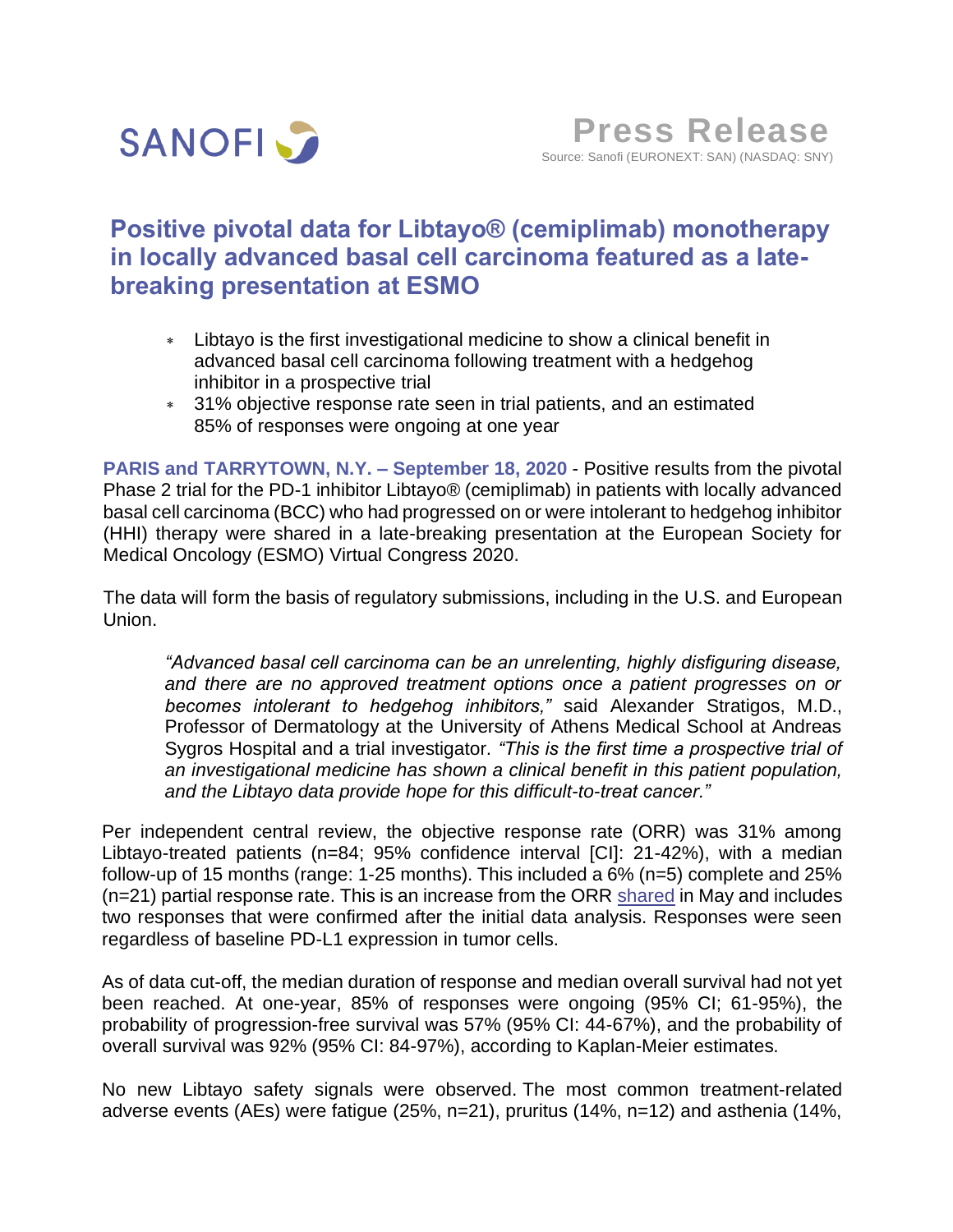n=12). Grade 3 or higher treatment-related AEs that occurred in at least 2 patients were colitis (5%, n=4), fatigue and adrenal insufficiency (2%, n=2 each). Fourteen patients (17%) discontinued treatment due to treatment-emergent AEs.

Libtayo is being jointly developed by Regeneron and Sanofi under a global collaboration agreement. The use of Libtayo to treat advanced BCC is investigational and has not been fully evaluated by any regulatory authority.

# **About the Pivotal BCC trial**

In this ongoing, global Phase 2 trial, two cohorts of patients were studied: locally advanced BCC and metastatic BCC. All patients received Libtayo 350 mg intravenously every three weeks for up to 93 weeks or until disease progression. The primary endpoint is ORR, and key secondary endpoints include overall survival, progression free survival, duration of response, safety and tolerability. The median duration of response and median overall survival were estimated using Kaplan-Meier analyses. Detailed interim metastatic BCC data are planned for presentation at an upcoming medical meeting.

# **About BCC**

BCC is a common type of non-melanoma skin cancer. While the vast majority of BCCs are caught early and easily cured with surgery and radiation, a small proportion of tumors can become advanced and penetrate deeper into surrounding tissues (locally advanced) or spread to other parts of the body (metastatic), which is more difficult to treat. In the U.S. alone, approximately 2 million new cases of BCC will be diagnosed every year, 20,000 U.S. patients will have advanced BCC and 3,000 patients will die of this disease.

# **About Libtayo**

Libtayo is a fully-human monoclonal antibody targeting the immune checkpoint receptor PD-1 on T-cells. By binding to PD-1, Libtayo has been shown to block cancer cells from using the PD-1 pathway to suppress T-cell activation.

Libtayo is the first immunotherapy approved in the U.S., EU, and other countries for adults with metastatic cutaneous squamous cell carcinoma (CSCC) or locally advanced CSCC who are not candidates for curative surgery or curative radiation. In the U.S., the generic name for Libtayo in its approved indication is cemiplimab-rwlc, with rwlc as the suffix designated in accordance with Nonproprietary Naming of Biological Products Guidance for Industry issued by the U.S. Food and Drug Administration. Outside of the U.S., the generic name for Libtayo in its approved indication is cemiplimab.

The extensive clinical program for Libtayo is focused on difficult-to-treat cancers. In skin cancer, this includes trials in adjuvant and neoadjuvant CSCC in addition to the pivotal trial in advanced BCC. Libtayo is also being investigated in pivotal trials in NSCLC and cervical cancer, as well as in trials combining Libtayo with either conventional or novel therapeutic approaches for both solid tumors and blood cancers. These potential uses are investigational, and their safety and efficacy have not been evaluated by any regulatory authority.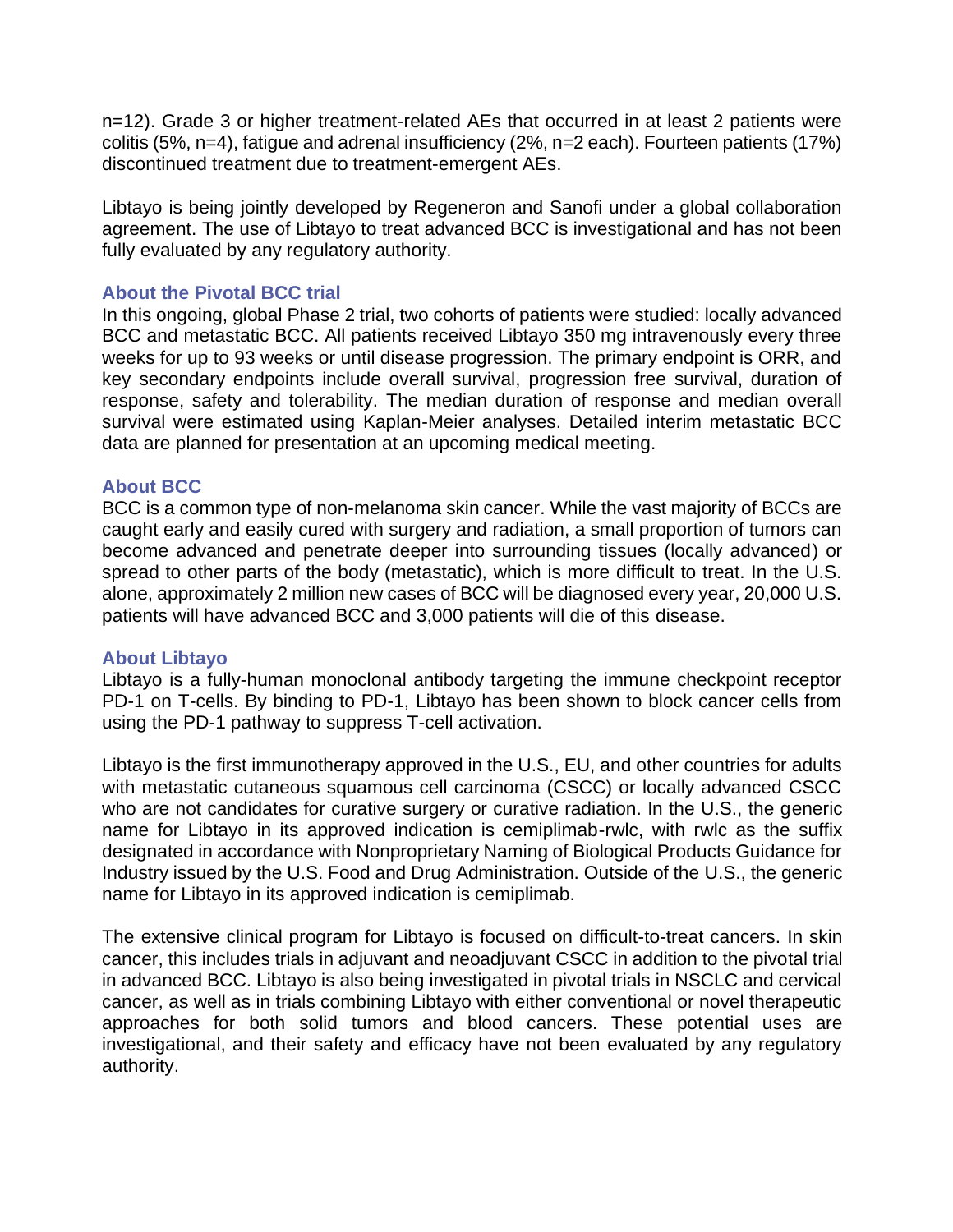### **About Regeneron Pharmaceuticals, Inc.**

Regeneron (NASDAQ: REGN) is a leading biotechnology company that invents life-transforming medicines for people with serious diseases. Founded and led for over 30 years by physician-scientists, our unique ability to repeatedly and consistently translate science into medicine has led to seven FDA-approved treatments and numerous product candidates in development, all of which were homegrown in our laboratories. Our medicines and pipeline are designed to help patients with eye diseases, allergic and inflammatory diseases, cancer, cardiovascular and metabolic diseases, pain, infectious diseases and rare diseases.

Regeneron is accelerating and improving the traditional drug development process through our proprietary *VelociSuite*® technologies, such as *VelocImmune* which uses unique genetically-humanized mice to produce optimized fully-human antibodies and bispecific antibodies, and through ambitious research initiatives such as the Regeneron Genetics Center, which is conducting one of the largest genetics sequencing efforts in the world.

For additional information about the company, please visit [www.regeneron.com](http://www.regeneron.com/) or follow @Regeneron on Twitter.

### **About Sanofi**

Sanofi is dedicated to supporting people through their health challenges. We are a global biopharmaceutical company focused on human health. We prevent illness with vaccines, provide innovative treatments to fight pain and ease suffering. We stand by the few who suffer from rare diseases and the millions with long-term chronic conditions.

With more than 100,000 people in 100 countries, Sanofi is transforming scientific innovation into healthcare solutions around the globe.

Sanofi, Empowering Life

**Sanofi Media Relations Contact** Sally Bain Tel.: +1 (781) 264-1091 [sally.bain@sanofi.com](mailto:sally.bain@sanofi.com)

**Sanofi Investor Relations Contacts Paris** Eva Schaefer-Jansen Arnaud Delepine Yvonne Naughton

**Sanofi Investor Relations Contacts North America** Felix Lauscher Fara Berkowitz Suzanne Greco

IR main line: Tel.: +33 (0)1 53 77 45 45 [ir@sanofi.com](mailto:ir@sanofi.com)

**Regeneron Media Relations Contact** Daren Kwok Tel.: +1 914 847 1328 [daren.kwok@regeneron.com](mailto:daren.kwok@regeneron.com)

**Regeneron Investor Relations Contact** Vesna Tosic Tel.: +1 914 847 5443 [vesna.tosic@regeneron.com](mailto:vesna.tosic@regeneron.com)

#### *Sanofi Forward-Looking Statements*

*This press release contains forward-looking statements as defined in the Private Securities Litigation Reform Act of 1995, as amended. Forward-looking statements are statements that are not historical facts. These statements include projections and estimates regarding the marketing and other potential of the product, or regarding potential future revenues from the product. Forward-looking statements are generally identified by the words "expects", "anticipates", "believes", "intends", "estimates",*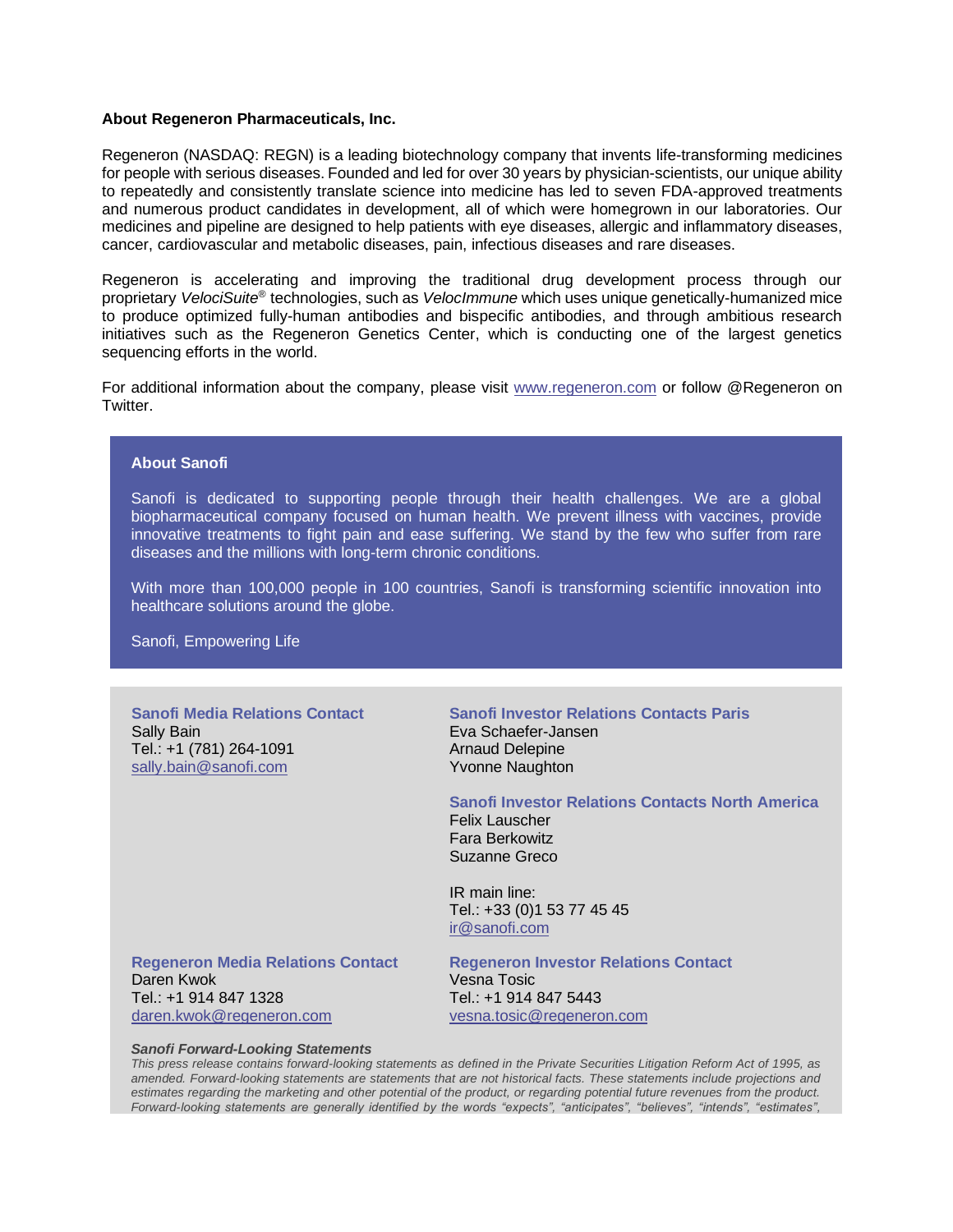*"plans" and similar expressions. Although Sanofi's management believes that the expectations reflected in such forward-looking statements are reasonable, investors are cautioned that forward-looking information and statements are subject to various risks and uncertainties, many of which are difficult to predict and generally beyond the control of Sanofi, that could cause actual results and developments to differ materially from those expressed in, or implied or projected by, the forward-looking information and statements. These risks and uncertainties include among other things, unexpected regulatory actions or delays, or government regulation generally, that could affect the availability or commercial potential of the product, the fact that product may not be commercially successful, the uncertainties inherent in research and development, including future clinical data and analysis of existing clinical data relating to the product, including post marketing, unexpected safety, quality or manufacturing issues, competition in general, risks associated with intellectual property and any related future litigation and the ultimate outcome of such litigation, and volatile economic and market conditions, and the impact that COVID-19 will have on us, our customers, suppliers, vendors, and other business partners, and the financial condition of any one of them, as well as on our employees and on the global economy as a whole. Any material effect of COVID-19 on any of the foregoing could also adversely impact us. This situation is changing rapidly and additional impacts may arise of which we are not currently aware and may exacerbate other previously identified risks. The risks and uncertainties also include the uncertainties discussed or identified in the public filings with the SEC and the AMF made by Sanofi, including those listed under "Risk Factors" and "Cautionary Statement Regarding Forward-Looking Statements" in Sanofi's annual report on Form 20-F for the year ended December 31, 2019. Other than as required by applicable law, Sanofi does not undertake any obligation to update or revise any forward-looking information or statements.*

#### *Regeneron Forward-Looking Statements and Use of Digital Media*

*This press release includes forward-looking statements that involve risks and uncertainties relating to future events and the future performance of Regeneron Pharmaceuticals, Inc. ("Regeneron" or the "Company"), and actual events or results may differ materially from these forward-looking statements. Words such as "anticipate," "expect," "intend," "plan," "believe," "seek," "estimate," variations of such words, and similar expressions are intended to identify such forward-looking statements, although not all forward-looking statements contain these identifying words. These statements concern, and these risks and uncertainties*  include, among others, the impact of SARS-CoV-2 (the virus that has caused the COVID-19 pandemic) on Regeneron's *business and its employees, collaborators, and suppliers and other third parties on which Regeneron relies, Regeneron's and its collaborators' ability to continue to conduct research and clinical programs, Regeneron's ability to manage its supply chain, net product sales of products marketed by Regeneron and/or its collaborators (collectively, "Regeneron's Products"), and the global economy; the nature, timing, and possible success and therapeutic applications of Regeneron's Products and Regeneron's product candidates and research and clinical programs now underway or planned, including without limitation Libtayo® (cemiplimab); the likelihood, timing, and scope of possible regulatory approval and commercial launch of Regeneron's product candidates and new indications for Regeneron's Products, such as Libtayo for the treatment of basal cell carcinoma, non-small cell lung cancer, adjuvant and neoadjuvant cutaneous squamous cell carcinoma, and cervical cancer (as well as in trials combining Libtayo with either conventional or novel therapeutic approaches for both solid tumors and blood cancers, as applicable); uncertainty of market acceptance and commercial success of Regeneron's Products and product candidates and the impact of studies (whether conducted by Regeneron or others and whether mandated or voluntary) on the commercial success of Regeneron's Products and product candidates; safety issues resulting from the administration of Regeneron's Products (such as Libtayo) and product candidates in patients, including serious complications or side effects in connection with the use of Regeneron's Products and product candidates in clinical trials; determinations by regulatory and administrative governmental authorities which may delay or restrict Regeneron's ability to continue to develop or commercialize Regeneron's Products and product candidates; ongoing regulatory obligations and oversight impacting Regeneron's Products, research and clinical programs, and business, including those relating to patient privacy; the availability and extent of reimbursement of Regeneron's Products from third-party payers, including private payer healthcare and insurance programs, health maintenance organizations, pharmacy benefit management companies, and government programs such as Medicare and Medicaid; coverage and reimbursement determinations by such payers and new policies and procedures adopted by such payers; competing drugs and product candidates that may be superior to, or more cost effective than, Regeneron's Products and product candidates; the extent to which the results from the research and development programs conducted by Regeneron and/or its collaborators may be replicated in other studies and/or lead to advancement of product candidates to clinical trials, therapeutic applications, or regulatory approval; the ability of Regeneron to manufacture and manage supply chains for multiple products and product candidates; the ability of Regeneron's collaborators, suppliers, or other third parties (as applicable) to perform manufacturing, filling, finishing, packaging, labeling, distribution, and other steps related to Regeneron's Products and product candidates; unanticipated expenses; the costs of developing, producing, and selling products; the ability of Regeneron to meet any of its financial projections or guidance and changes to the assumptions underlying those projections or guidance; the potential for any license or collaboration agreement, including Regeneron's agreements with Sanofi, Bayer, and Teva Pharmaceutical Industries Ltd. (or their respective affiliated companies, as applicable), to be cancelled or terminated without any further product success; and risks associated with intellectual property of other parties and pending or future litigation relating thereto (including without limitation the patent litigation and other related proceedings relating to EYLEA® (aflibercept) Injection, Dupixent® (dupilumab), and Praluent® (alirocumab)), other litigation and other proceedings and government investigations relating to the Company and/or its operations, the ultimate outcome of any such proceedings and investigations, and the impact any of the foregoing may have on Regeneron's business, prospects, operating results, and financial condition. A more complete description of these and other material risks can be found in Regeneron's filings with the U.S. Securities and Exchange Commission, including its Form 10-K for the year ended December 31, 2019 and its Form 10-Q for the quarterly period ended June 30, 2020. Any forward-looking statements are made based on management's current beliefs and judgment, and the reader is cautioned not to rely on any forward-looking statements made by Regeneron. Regeneron does not undertake any obligation to update publicly any forward-looking statement, including without limitation any financial projection or guidance, whether as a result of new information, future events, or otherwise.*

*Regeneron uses its media and investor relations website and social media outlets to publish important information about the Company, including information that may be deemed material to investors. Financial and other information about Regeneron is*